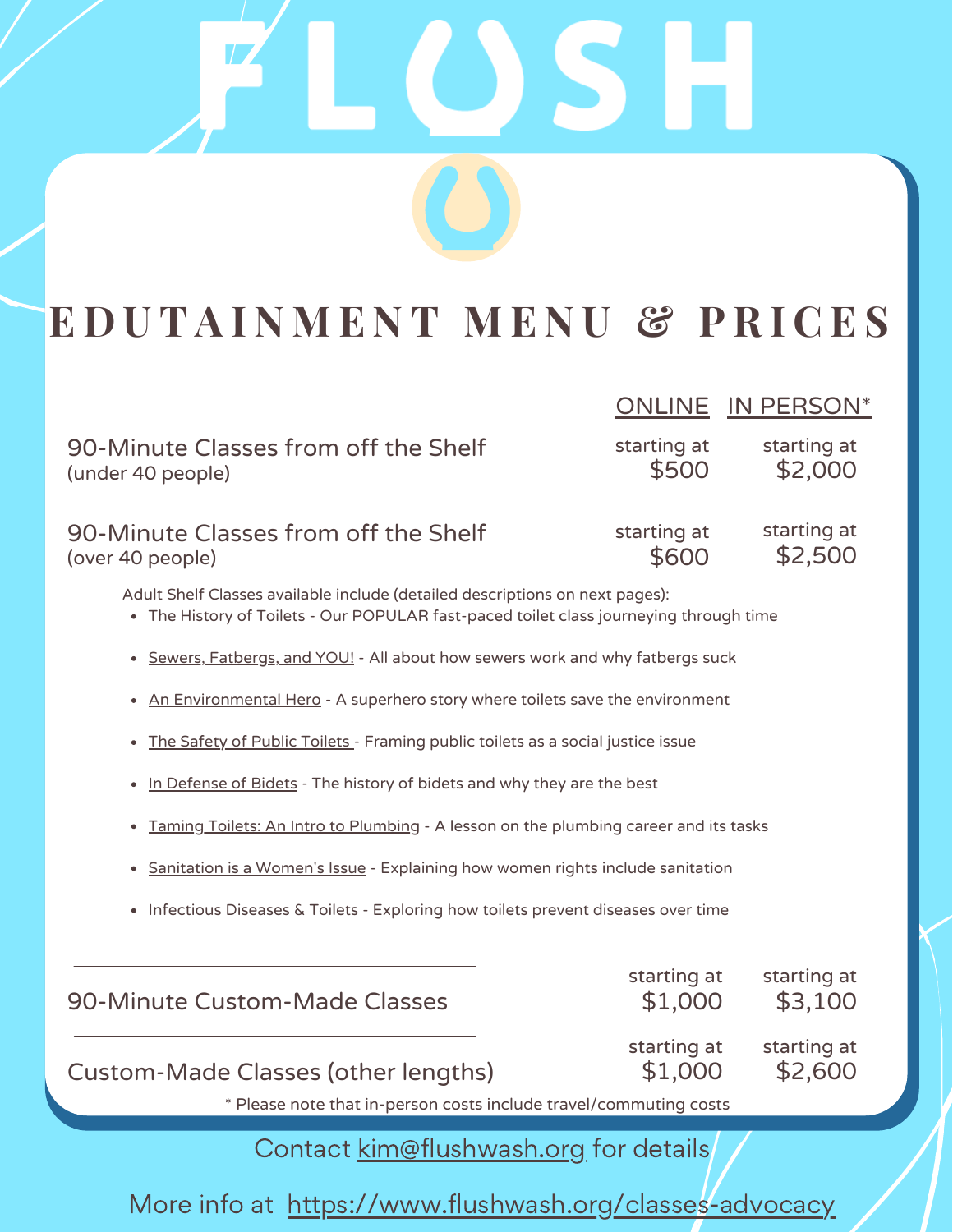Adult Shelf Classes available include:

## • The History of Toilets (90 minutes)

Contrary to popular belief, Thomas Crapper did not invent the toilet. But who did? Better yet, when did people first start using toilets? And were they anything like the toilets we know today? This class will explore the long and fascinating history of toilets, from ancient Mesopotamia to today. We will walk through the not-so-short history and learn things like: why we should be grateful for Queen Elizabeth I, how toilets have been useful in wars, and the best reasons to visit Japan and Malaysia. We will also learn about how even in current times, toilets are not so common as we often think they are, why that is is, and what is being done about it - from Cambodia to San Francisco. Of course, we will also tastefully touch on how you can better your toilet experience in your own home and on the road. The class will be partly interactive, so bring all of your most curious questions and taboo tales.

## Lessons from the History of Toilets (5-week course with 120-minute sessions)

In this 5-session course, we dive deep into the lessons we can learn from the history of toilets. With these lessons, we will be able to help change the public dialogue about one of the most important parts of everyone's day, and how to make it more accessible for everyone, everywhere. In this class, participants will learn the following lessons - each class will have its own lesson to review. The lessons include: more people, more toilets; history isn't linear; history are steeped in privilege; humans aren't good at toilets; and, toilet problems are everywhere in the world.

## • Sewers, Fatbergs, and YOU! (90 minutes)

Have you ever wondered what happens after you flush the toilet? You're not alone - loads of people don't know what happens after the porcelain throne and in the sewers. It's not all crappy, promise! In this funny and tasteful class, we'll explore the pipes under our streets; there is a whole system of pipes that are managed after the toilet flushes. In a brief journey through the sewer and drainage system of NYC, we will walk through the sanitation systems that keep our city going. We'll also get knee-deep learning about fatbergs, as seen in the recent NYC DEP subway ads. We'll discuss what fatbergs are, what we've done to make them possible…and what we should do to make them go away.

## Contact kim@flushwash.org for details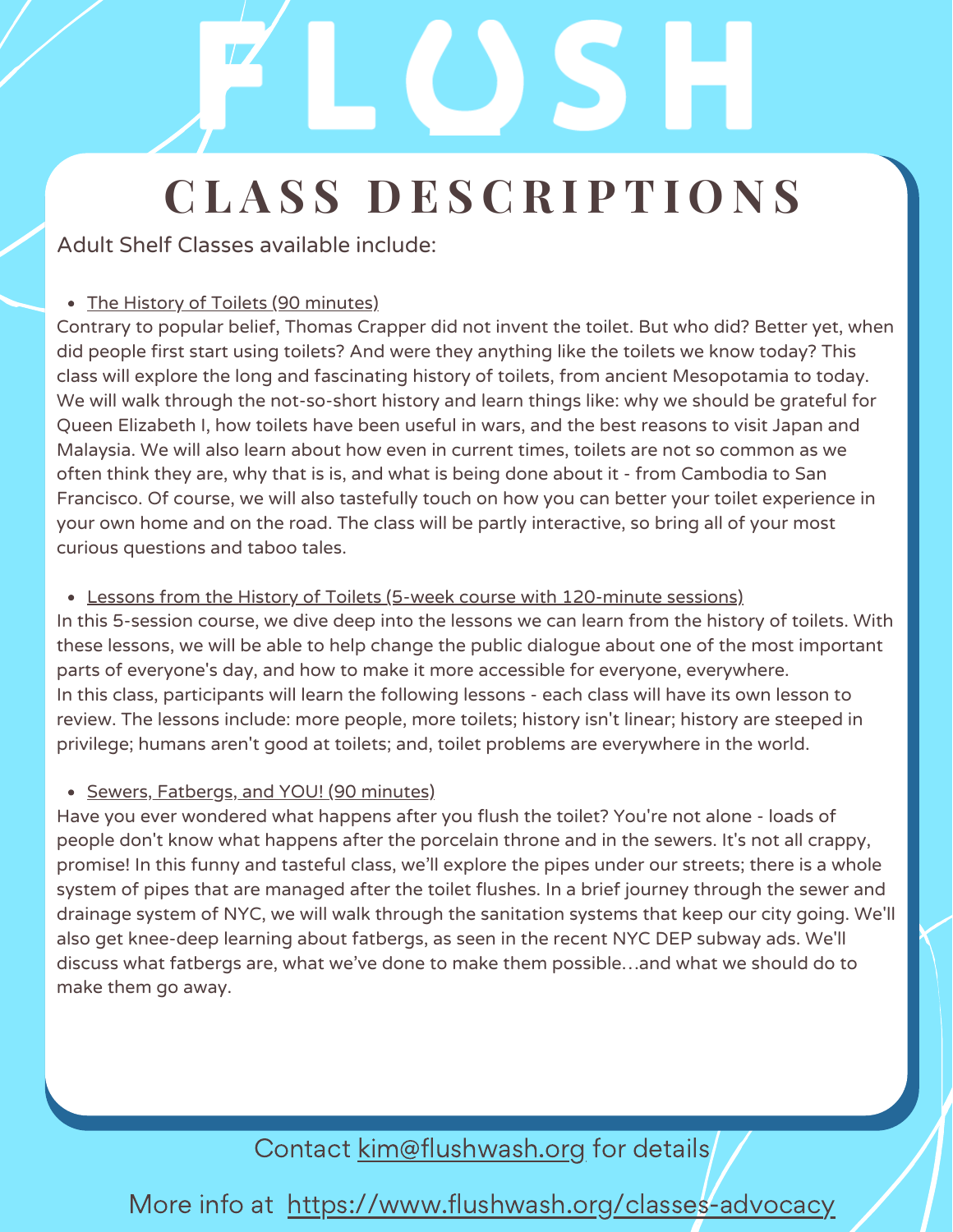Adult Shelf Classes available include:

## An Environmental Hero (90 minutes)

The world seems rife with environmental crises and it can often feel like it's hard to find a hero to champion nature and our ecosystems. But what if there is one hero we can point to who can contribute to cleaning up our planet in a significant way? This class will explore how sanitation can free the environment from pollutants and protect places vulnerable to climate change. We will review what kinds of problems we have in the world - from pollution to climate change - and discuss how toilets help address some of these issues. We'll learn about our villain - undermanaged waste - and how it can unravel sanitation efforts, highlighting current events. Finally, we'll discover the dark side of the toilet, which could make all of its environmental efforts come crashing down. Don't worry - the toilet hero's journey has a happy ending and we will explore the future of how toilets can be a powerful ally in the environmental revolution.

## • The Safety of Public Toilets (90 minutes)

Public toilets are what help give people the ability to take care of themselves while out in the public sphere, and we all need them. While they may not be new, they still are not as common as many as we would like, and different kinds of people may not feel safe using public toilets. Has this always been the case? This class will explore how public toilets should be safe spaces for everyone. With a social justice focus, we will learn a brief history of public toilets and whether everyone used them in distant and not-so-distant times. We will also learn about who public toilets have really been built for, and what groups still struggle to find safety in public bathrooms, with a focus on the US and good examples in Europe and Asia we could try. We will finish up by understanding how we can keep public toilets safe - and open! - during public health crises such as a pandemic.

## • In Defense of Bidets (60 minutes)

Did you hear about bidets on Saturday Night Live once, but aren't entirely sure what they are? You're not alone. Bidets are not a recent phenomenon in the world, but the US has been reluctant to adopt them. A lot of people think they're gross. Others aren't entirely sure what's the point of using a bidet. This class aims to change your mind, walking through time to learn about the origins of bidets and what other things people use to clean up in the bathroom. We then discuss the benefits - and hangups - of using bidets in the modern urban world. We'll talk about why bidets haven't quite become en vogue in the Americas. We'll talk politely about how to actually use a bidet. And...we'll talk about how to get your landlord okay with you installing a bidet.

## Contact kim@flushwash.org for details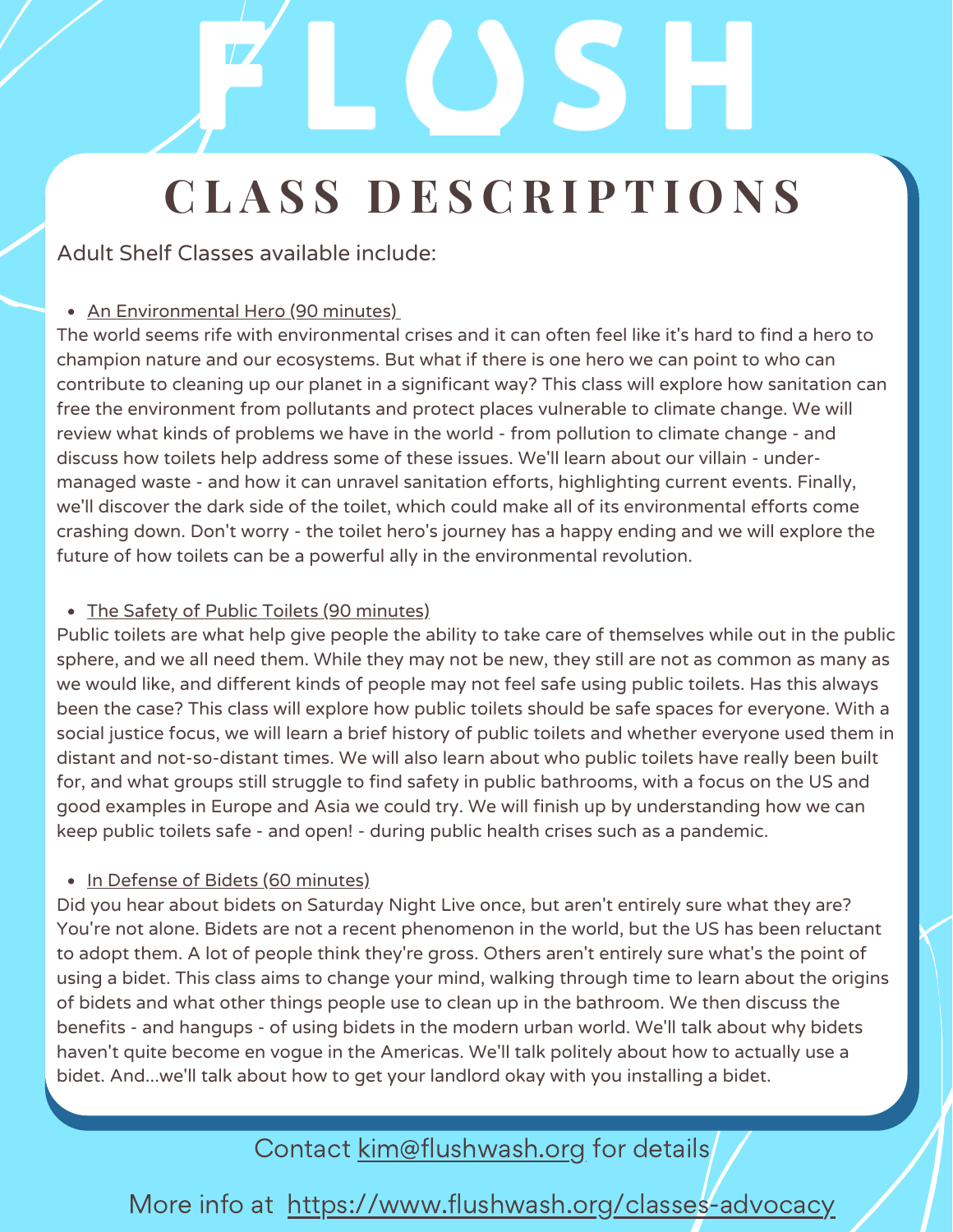Adult Shelf Classes available include:

## • Taming Toilets: An Intro to Plumbing (90 minutes)

Other than Super Mario Brothers, what do you know about plumbing? There's surprisingly a lot to learn about this fascinating world! Come learn about an ancient profession that keeps our lives functioning smoothly from behind the scenes. In this class, we will learn what exactly is plumbing it's a larger field than you might think! We will also explore the long history of plumbing and the days of the plumbing boom in the US. We will discuss why we have a plumber shortage, and why it may be the career you never thought you wanted. We'll end it with a brief crash course on tapping your inner plumber to tame your toilet. The class will be partly interactive, so bring all of your most curious questions and whacky pipe dreams.

## • Sanitation is a Women's Issue (60 minutes)

In this social justice class, learn about how sanitation is a women's issue, and how the future of sanitation is feminist. We'll cover access to toilets at home, at work, in school, and in public spaces. We'll also talk about menstrual hygiene and how to make it a topic we discuss more in society.

## • Infectious Diseases & Toilets (60 minutes)

We discuss the relationship between infectious disease and access to toilets. We explore the importance of toilets, its role in spreading infectious disease throughout history, and different kinds used to decrease the spread of disease, as well as how different countries rank in toilet access.

Contact kim@flushwash.org for details